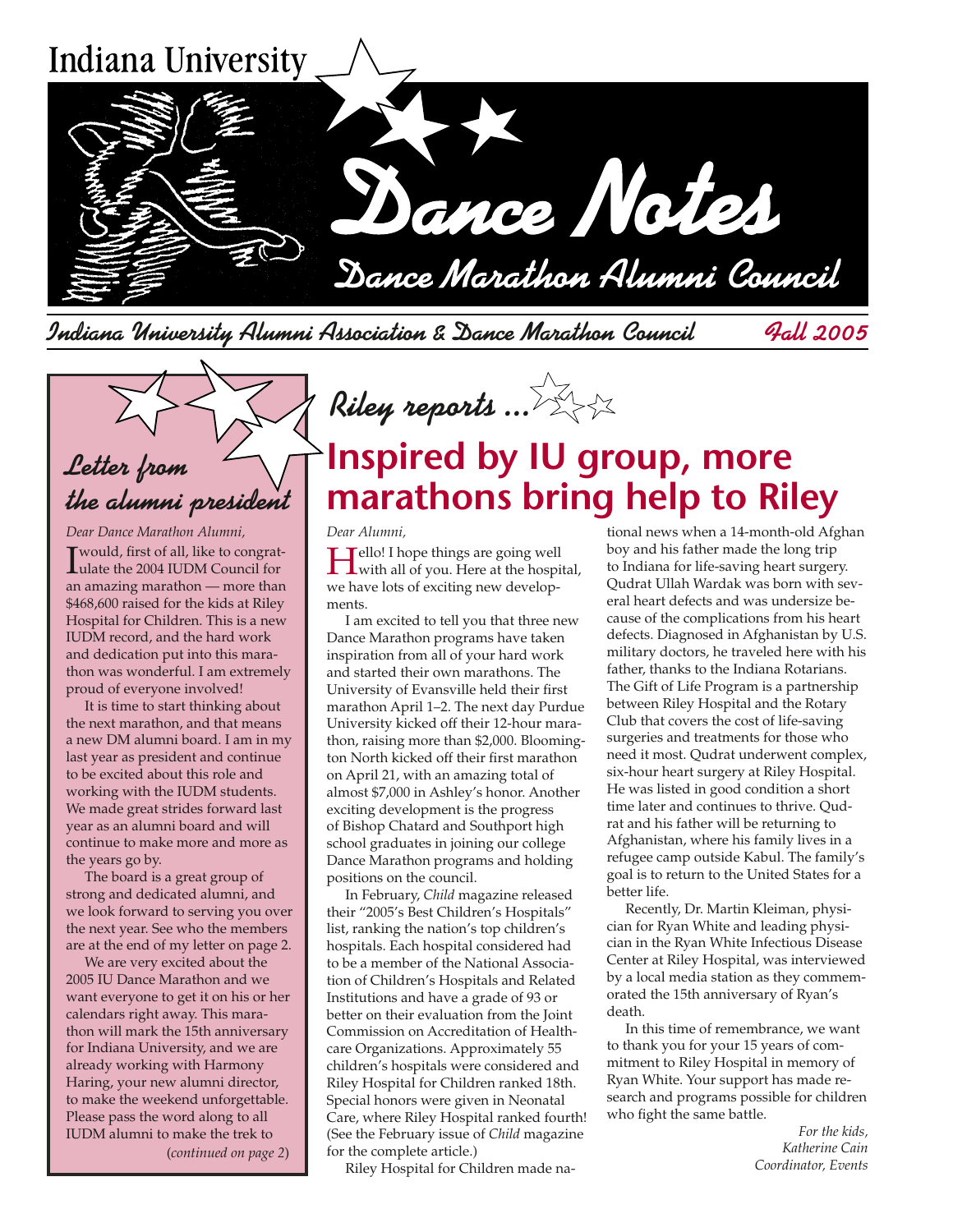Committee reports

#### **President**

From weekly meetings rarely ending before midnight to weekend road trips to much anticipated executive retreats, Dance Marathon has sculpted the 2005 executive council into a tightly knit family. This year, we plan on taking the marathon to a whole new level, in honor of its 15th anniversary.

Every member of the council has dedicated endless hours to ensure the growth of their position. I feel like the proud father looking down at the accomplishments of my 17 talented children. It has been my honor to work with this amazing group, and I have no doubt that this marathon will leave its mark on IUDM history!

 *— Chris Carlson* 

#### **Entertainment**

The 2005 Entertainment Committee is working hard to make this year's marathon more exciting than ever. Our 18 member committee is composed of students who are dedicated to bringing great talent to the stage.

With the help of IU auditorium director Doug Booher, a first-time "artist

## **Alumni president**

#### (*continued from page 1*)

Bloomington the weekend of Oct. 28–30. Your IUDM alumni council and the 2005 IUDM executive council promise you a weekend of fun, friends, and support for Riley Hospital for Children. Please stay tuned for more to come about this exciting weekend!

Remember, the IU Dance Marathon Web site is always here for you to reference in learning more about IUDM and how you can help. The address is www.

indiana.edu/~iudmc/ and the students have done a great job of keeping it current and full of relevant information. Check it  $\Omega$ <sup>11</sup>

For the first time ever, Riley D had a Krispy Kreme fund-raiser, making more than \$400. In addition to fund raising and getting to know one another, we are in the process of planning summer group events for the Riley marathon families. This gives them the chance to meet and in-

If you have any questions, please contact me at (317) 590-2934 or deanna\_ murphy@adp.com, and I will be more than happy to help. Also, I am trying to collect as many e-mail addresses as possible to create a DM alumni e-mail distribution list, so please send me your e-address if you would like to be added.

> *For the Kids Deanna L. (Pucci) Murphy*

### **2005 IUDM Alumni Council Board of Directors**

President — **Deanna (Pucci) Murphy** (two-year term expires 2005) Vice President — **Joe Todd** (two-year term expires 2005) Secretary/Treasurer — **Teresa Gift** (two-year term expires 2006) Internal Board Member — **John Moran** (two-year term expires 2006) Internal Board Member — **J Ryan Williams** (two-year term expires 2005) External Board Members — **Tim Grieves** (two-year term expires 2006) External Board Member — **Sam Rogers** (two-year term expires 2005)

teract with members of Dance Marathon before the actual marathon.

*— Katie Koors*

#### **Public Relations**

The 2005 Public Relations Committee is already in full swing, starting off the year with many different projects. We have recently designed and ordered the IUDM PR shirts that the IUDM committee will wear on a number of occasions to promote the marathon. We have also taken all of the footage from the marathon and condensed it to make the 2004 Dance Marathon video. For more information on how to order this video, you can go to www.iudm.org or e-mail Anna Pizzi, director of public relations, at apizzi@ indiana.edu.

Some of our upcoming projects include talking with our existing media contacts and making new ones. As we are working on getting national coverage for this year's marathon, please write to apizzi@indiana.edu if you have any contact information that will help IUDM and Riley Hospital for Children become a name known throughout the country.

*— Anna Pizzi*

#### **Operations**

The Operations Committee this year consists of 15 chairs and the director. We're in full swing, with three major projects under way. First and foremost, we're making huge revisions to the Mass Member Program, working to completely revamp the program and bring it up to its potential. We're also beginning the work on finding and setting up sponsors for all the materials and equipment we need. Finally, as always, we are fund raising, fund raising, fund raising. Ops in 2005 is going to be better than ever!

*— Matt Snyder*

### **Special Events**

Well, hello all. Here's a little update on what the Special Events Committee has been working on this past semester. My primary goal has been working with local bars to get some big-name talents in there and *blow up*.

Canning and selling roses is a good start, but I want to think thousands instead of hundreds from this committee.

(*continued on page 3*)



concerts.

activities.

**Riley Development**

The Riley Development Committee is already off to a great start with this year's IUDM. We are continuing to add to our list of Riley families who will participate in the 2005 marathon. We are anticipating more than 25 families this year. On April 27, we held a "beach bash" carnival in the Riley Hospital atrium. In-patient children were given the opportunity to interact with the executive council and Riley D, while participating in various games and

proposal" has been drafted. With the help of this proposal, five bands have already committed to our great cause. Get ready to see some big strides with our talent base. Make sure to visit www.iudm.org for updates on recent signers and benefit

*— Morgan Humphrey*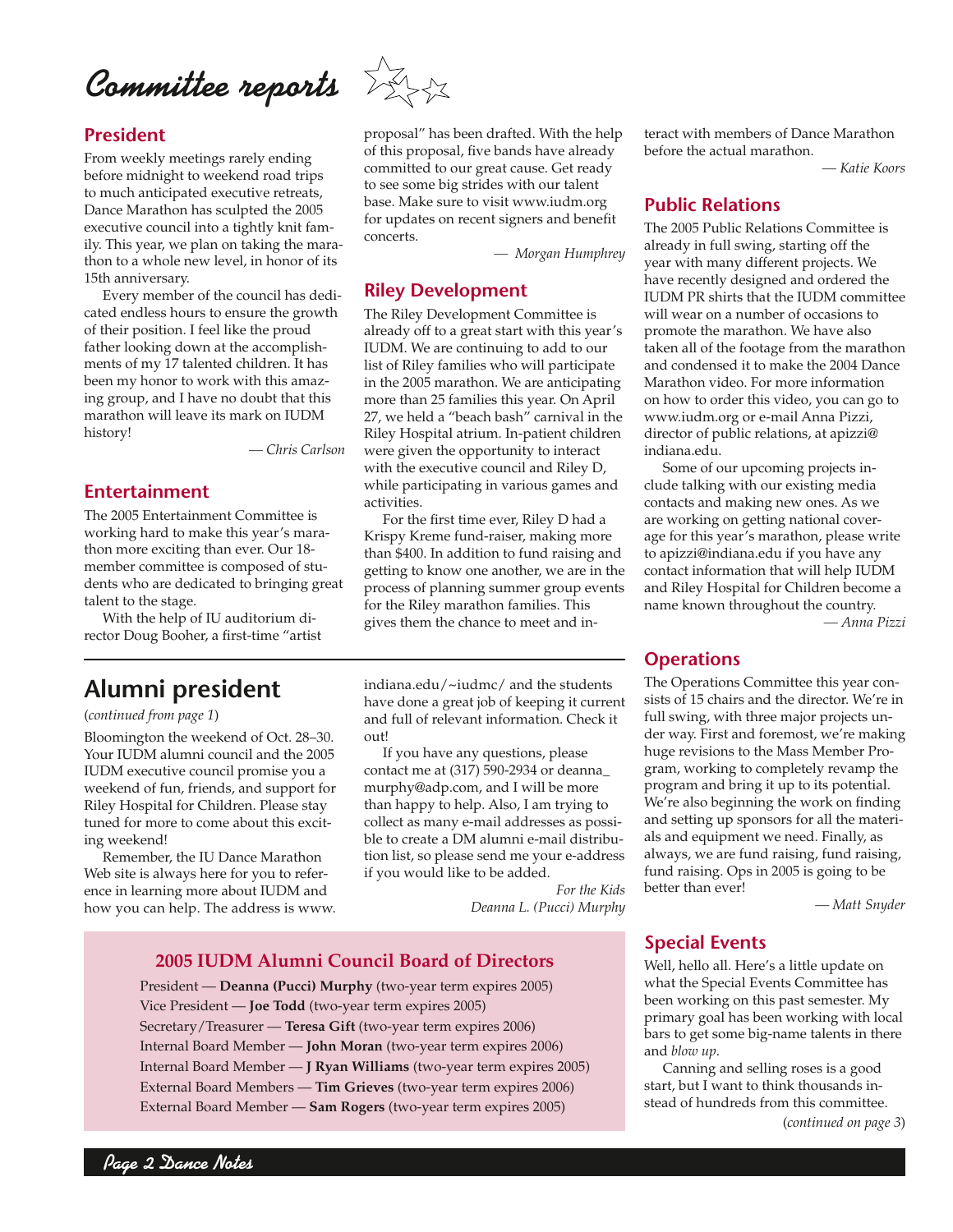## **Committee reports**

(*continued from page 2*)

On Wednesday of Little 500 week, we brought Jon McLaughlin to Kilroy's Sports Bar, where he put on an amazing performance. On April 9, we started a new tradition with a little something we like to call Chicken 'n' Beats. Dave Mc-Millin performed, and I grilled up some fine chicken for everyone to enjoy. On April 20, we had a "baked sale," which was a huge hit.

As for the fall, right now I would like to get the IUDM 5k going again, have our second annual 3x3 b-ball tournament, and bring a few big bands in — any contacts or help from you would be unreal!

Thanks all, for staying updated, and please contact me at jwendahl@indiana .edu with any suggestions or advice.

*— Josh Wendahl*

### **Corporate Relations**

 The Corporate Relations Committee worked hard to create a new marketing packet for the 2005 marathon. We are also in the process of compiling a list of all of the possible corporations that we hope to get involved in the marathon this year. We had 10 sponsors last year, which was 10 times as many as the year before, and we look forward to increasing that number this year. We are planning on contacting the alumni, through a letter, to ask for any personal contacts with corporations that might be willing to donate to the marathon. Be sure to keep your eyes open for the letter if you have not already received it!

 We are optimistic about this year, and we are ready to take it to the next level. If anyone is interested in becoming a corporate sponsor, please check out our Web site

at www.iudm.org. The site has the new 2005 marketing packet and my contact information in case you have any questions. My committee and I are ready to go, and we look forward to seeing you guys at the marathon this year.

 *— Tommy Dooling*

### **Promotions**

The Promotions Committee is working diligently to get our name out on campus. Our "Check My Box!" promotion during registration was a huge success. Flyers are almost ready to distribute. We hope to involve freshmen living in the dorms in our organization, as well as juniors and seniors living in apartments.

*— Katie Hanlon*

#### **Fund Raising**

The Fund-raising Committee has been working on Spring and Summer Road Rules and a new project, Care Packages. The turnout for Spring Road Rules was huge, with about 115 people signed up for Saturday and 80 signed up for Sunday. The successful Summer Road Rules was on Aug. 5, with an Indians game attended afterwards. Finally, letters have been sent out to all committee members' parents, giving them a chance to send their child a care package to congratulate them on becoming a part of Dance Marathon. All



**View our photo archive at www.indiana.edu/~iudmc**

> three of these projects are going great and should be a huge help in raising our biggest total yet.

> > *— RD Ahlers*

#### **Accounting**

The Accounting Committee is new to this year's marathon, replacing the Internal Fund-raising Committee of the last few years. The name change was done to rejuvenate the committee and distinguish us from the other committees.

Our goal is still to track all sorts of money in the most detailed way. We want to know when we raised the money, how we raised it, and, most important, how much we raised. These seemingly unimportant details will allow us to fund raise more efficiently next year.

Our fund-raisers still include the cellphone drive, in which we collect old or broken cell phones and return them for money, which helps to keep the environment clean and allows us to receive money for junk. We also hope to go canning more frequently, and a rocking car wash is most certainly in the works.  *— Nathan "Spaz" Johnson*

### **Catering**

The Catering Committee has stayed very busy so far. We held the second annual golf outing on July 18. This year, we have a lot of fresh ideas for the marathon and fund-raisers. You'll be seeing great things this year from catering.

 *— Stephanie Middendorf*

### **Morale**

The past few weeks have been crazy for the 2005 moralers. We worked really hard to promote the dancer call-outs by "dorm storming" and seeing just how many people could be affected by the loudness and eccentric ways of the Morale Committee.

We have finalized a list of songs for the line dance. We have also been hitting the road to spread the cheer to various mini-marathons. E-mail me at charmas@indiana.edu with any questions or comments.

 *— Chrissy Harmas*

(*continued on page 4*)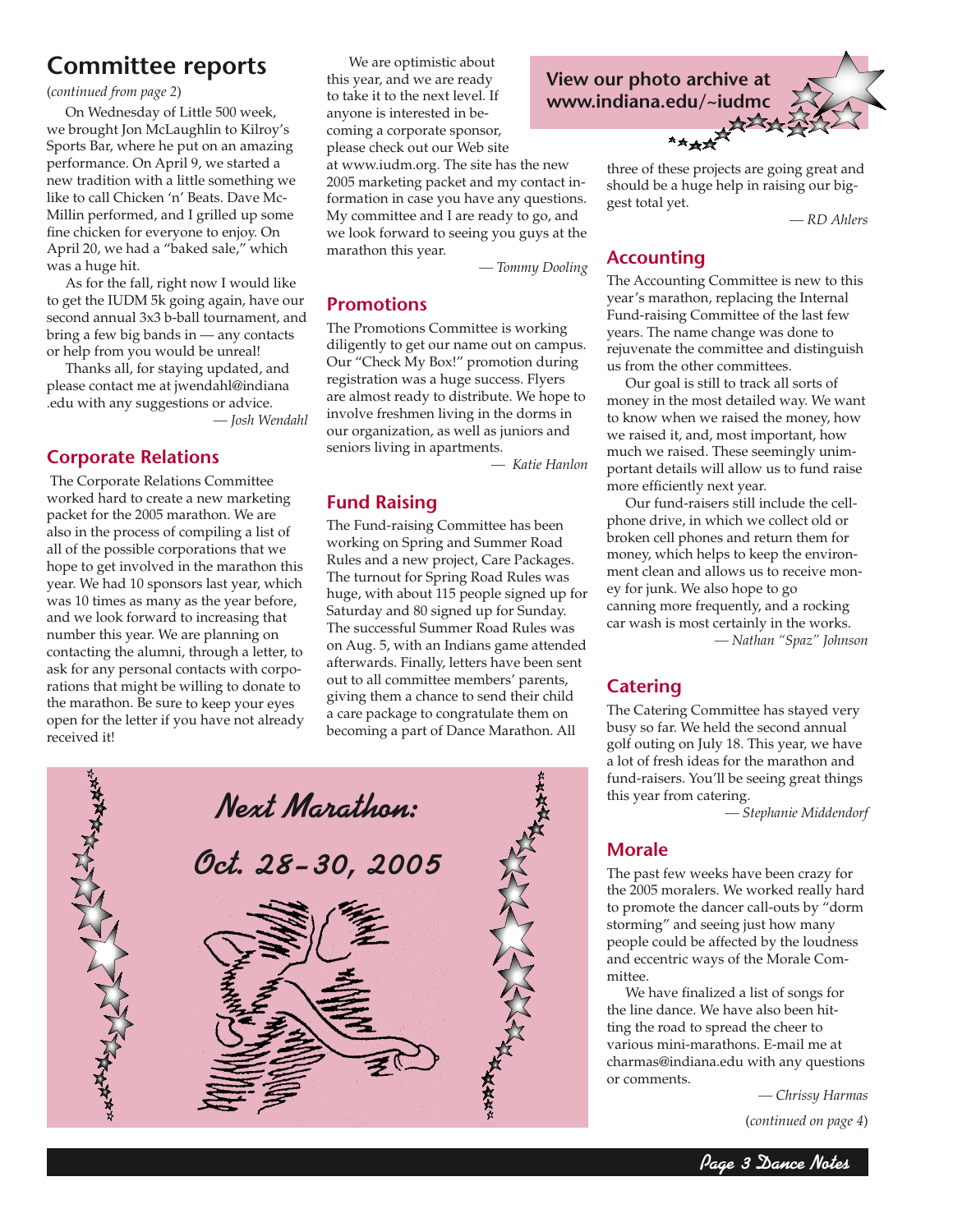## **'DM Angel' Ashley Crouse remembered**

*"Life is full of tears, smiles, and memories; the tears dry, the smiles fade, but the memories last a lifetime."*

S we look back at all the memories<br>we shared with our "Crousers,"<br>Crouse was just the kind of young womwe shared with our "Crousers," it is hard not to smile. Ashley Crouse was just the kind of young woman who had that effect on everyone whose path she crossed. On even the dreariest of days, a simple "da-doo-da-doo," accompanied by a heartwarming smile, offered inspiration and motivation to start the day. Accompanying her vivacious personality was Ashley's unique passion



and dedication to ILIDM and the kids at Riley. Rarely seen without a red Riley wagon on her cheek, Ashley was everyone's biggest fan. She did not just at-

*"Crouser"*

tend events, she supported them with all her heart, arriving early (usually with a tasty breakfast treat) and staying until the last person left.

Crousers often said she would have



*Ashley Crouse peeks out from among her friends, fourth from the right on the front row.*

loved to be a director because she wanted to have an impact on someone's life the way her ops director, Kurt Hefner, had changed hers. Although never a director, Ashley affected our lives in more ways than she could ever know. As VP of communications, Ashley taught us all a little about how to relate to others in a charismatic way. She spent hours working with Bloomington North High School, establishing the foundation for a successful mini-marathon. We know Ashley would be so proud of the event put on in her honor, which raised almost \$7,000.

> *"Some people come into our lives and quickly go. Some stay for a while and leave footprints on our hearts. And we are never, ever the same."*

Each and every one of us has had the honor of calling Crousers a close friend, and we are all better people for having known and loved her. None of us will ever be the same.

As Crouse always said, "If you can dream it, you can do it." Well, Crousers, you dreamt it, and, this year, we're doing it for you!

> *Forever and always, The 2005 Executive Council*

## **Committee reports**

(*continued from page 3*)

#### **Technology**

In the spring, the Technology Committee got off to a great start. We are constantly updating the Web site. Now www.iudm .org is a vital part of our organization, and we are taking strides to use it in any way we can. Because we are the youngest committee, in "marathon years," we have quite a bit of room to grow and are always finding new ways to use technology. We are looking forward to the upcoming semester and celebrating IUDM's 15th birthday.

 *— Nathaniel "Nasty" Sechrist*

#### **Dancer Relations**

The 2005 Dancer Relations Committee consists of 25 dedicated members, who are divided up into five subcommittees

in charge of DGRs, the dancer database, dancer incentives, fund raising, and spirit points. The Dancer Relations Committee is keeping extremely busy. To begin our work, we contacted more than 100 organizations to inform them about Dance Marathon and invite them to dance. On March 2, we had a DGR retreat to inform and inspire the DGRs. We were excited to have DGRs from three organizations that have not participated in Dance Marathon before. At the end of March, we had our Spring Dancer call-outs, where we registered more than 200 dancers, and the applications are still coming in. We are off to a great start and are continuing to implement new and old ideas for the 2005 marathon!

*— Julie Greenbaum*

### **Alumni Relations**

The 2005 Alumni Relations Committee is composed of 11 wonderful members dedicated to keeping our most valued assets — the alumni — involved and connected to the organization. We have been working with the IUAA to maintain the alumni database. We have also been striving to keep the e-mail list up to date to keep in better contact with you and send reminders of the exciting happenings to come. We all looked forward to the second annual IUDM Golf Outing, which was held this year on July 18. We had a great turnout, and we hope to get even more alumni hitting the course with us next time.

Because it is IU Dance Marathon's 15th anniversary, we are hoping to make 2005 a year none of us will ever forget. You won't want to miss out on this party, so be sure to mark your calendars for Oct. 28–30! If there is anything I can do for you, please do not hesitate to let me know at hharing@indiana.edu. FTK,

*— Harmony Haring*

Page 4 Dance Notes